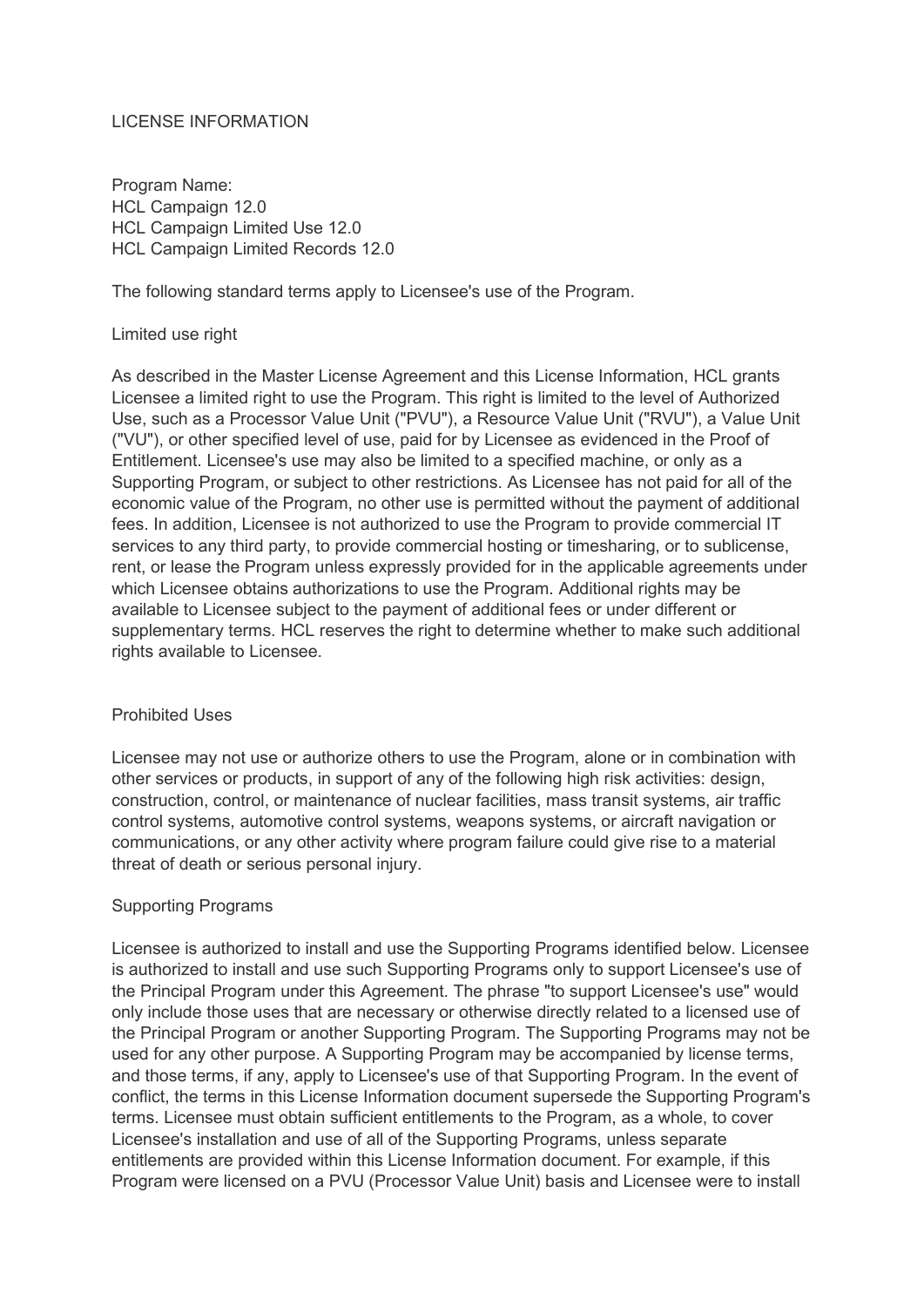the Principal Program or a Supporting Program on a 100 PVU machine (physical or virtual) and another Supporting Program on a second 100 PVU machine, Licensee would be required to obtain 200 PVU entitlements to the Program.

Supporting Programs: HCL Cognos Analytics v11.0.9 HCL WebSphere Application Server Base V8.5.5 HCL Marketing Platform v12.0 HCL DB2 Workgroup Edition v11.1

## **Privacy**

Licensee acknowledges and agrees that HCL may use cookie and tracking technologies to collect personal information in gathering product usage statistics and information designed to help improve user experience and/or to tailor interactions with users in accordance with the HCL Online Privacy Policy, available at [https://www.hcltech.com/privacy-statement.](https://www.hcltech.com/privacy-statement)

### **Benchmarking**

Licensee may disclose the results of any benchmark test of the Program or its subcomponents to any third party provided that Licensee (A) publicly discloses the complete methodology used in the benchmark test (for example, hardware and software setup, installation procedure and configuration files), (B) performs Licensee's benchmark testing running the Program in its Specified Operating Environment using the latest applicable updates, patches and fixes available for the Program from HCL or third parties that provide HCL products ("Third Parties"), and (C) follows any and all performance tuning and "best practices" guidance available in the Program's documentation and on HCL's support web sites for the Program. If Licensee publishes the results of any benchmark tests for the Program, then notwithstanding anything to the contrary in any agreement between Licensee and HCL or Third Parties, HCL and Third Parties will have the right to publish the results of benchmark tests with respect to Licensee's products provided HCL or Third Parties complies with the requirements of (A), (B) and (C) above in its testing of Licensee's products.

The above benchmarking terms apply to the following Programs or subcomponents: HCL Campaign v12.0

Source Components and Sample Materials

The Program may include some components in source code form ("Source Components") and other materials identified as Sample Materials. Licensee may copy and modify Source Components and Sample Materials for internal use only provided such use is within the limits of the license rights under this Agreement, provided however that Licensee may not alter or delete any copyright information or notices contained in the Source Components or Sample Materials. HCL provides the Source Components and Sample Materials without obligation of support and "AS IS", WITH NO WARRANTY OF ANY KIND, EITHER EXPRESS OR IMPLIED, INCLUDING THE WARRANTY OF TITLE, NON-INFRINGEMENT OR NON-INTERFERENCE AND THE IMPLIED WARRANTIES AND CONDITIONS OF MERCHANTABILITY AND FITNESS FOR A PARTICULAR PURPOSE.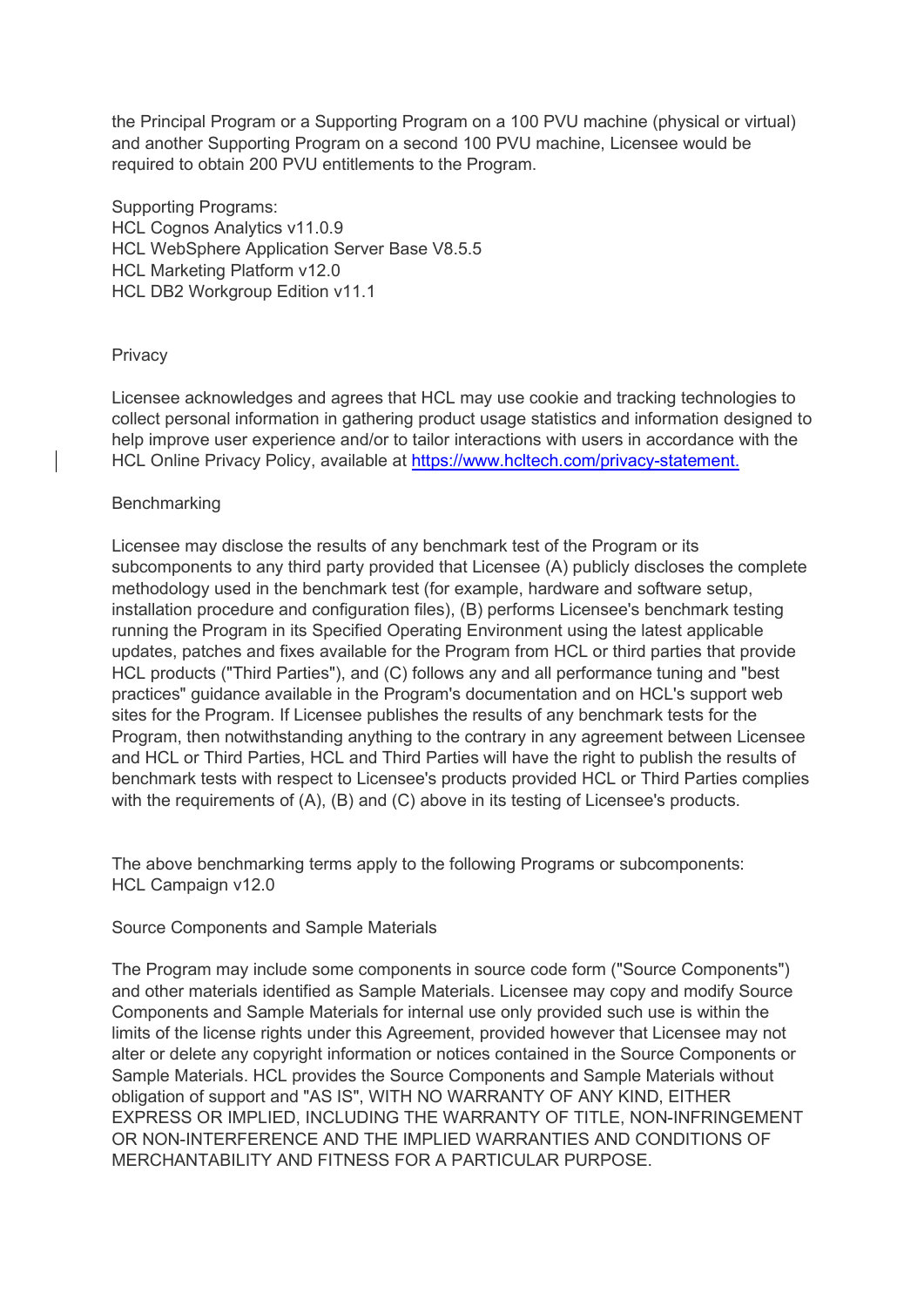### Export and Import Restrictions

This Program may contain cryptography. Transfer to, or use by, users of the Program may be prohibited or subject to export or import laws, regulations or policies, including those of the United States Export Administration Regulations. Licensee assumes all responsibility for complying with all applicable laws, regulations, and policies regarding the export, import, or use of this Program, including but not limited to, U.S. restrictions on exports or reexports.

The following units of measure may apply to Licensee's use of the Program.

# Authorized User

Authorized User is a unit of measure by which the Program can be licensed. An Authorized User is a unique person who is given access to the Program. The Program may be installed on any number of computers or servers and each Authorized User may have simultaneous access to any number of instances of the Program at one time. Licensee must obtain separate, dedicated entitlements for each Authorized User given access to the Program in any manner directly or indirectly (for example: via a multiplexing program, device, or application server) through any means. An entitlement for an Authorized User is unique to that Authorized User and may not be shared, nor may it be reassigned other than for the permanent transfer of the Authorized User entitlement to another person.

## Resource Value Unit (RVU)

Resource Value Unit (RVU) is a unit of measure by which the Program can be licensed. RVU Proofs of Entitlement are based on the number of units of a specific resource used or managed by the Program. Licensee must obtain sufficient entitlements for the number of RVUs required for Licensee's environment for the specific resources as specified in the table below. RVU entitlements are specific to the Program and the type of resource and may not be exchanged, interchanged, or aggregated with RVU entitlements of another program or resource.

In addition to the above, the following terms apply to Licensee's use of the Program.

1. Definitions

# 1.1 Limited Records

Limited Records are defined as: 1) prospects who have not transacted business with Customer in the past; 2) inactive customers who have not transacted business with Customer in the past 12 months and do not otherwise have an active open account with Customer; or 3) customers or records related to prospects that a Customer is not able to currently market to as a result of (i) the customer/prospect opting-out of marketing communications, (ii) the record containing incomplete or inaccurate contact information, or (iii) other legal restrictions.

### 1.2 Active Customer Records

Active Customer Records are defined as all customer database records that are not Limited **Records**